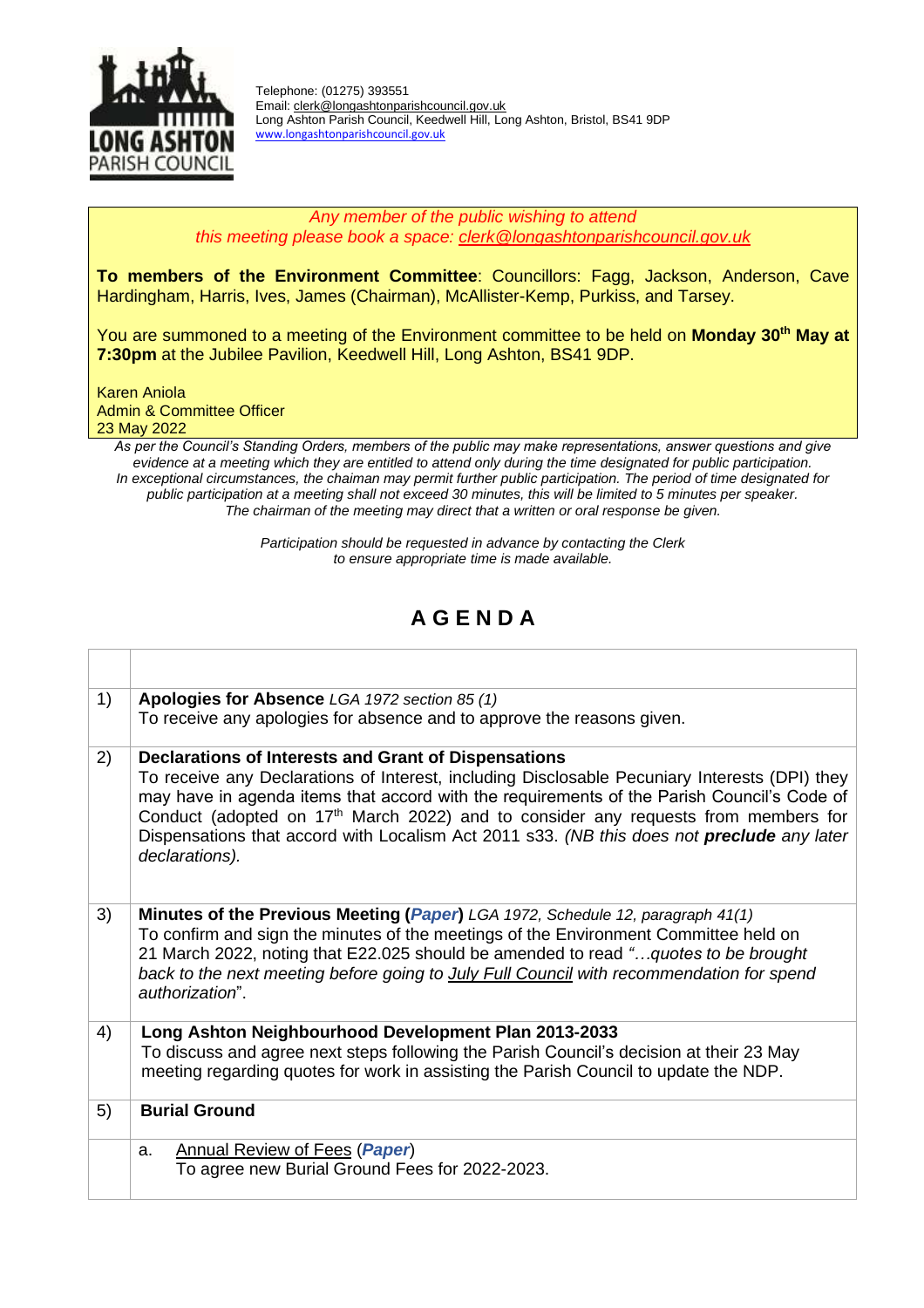|     | Churchyard and War Memorial Trust (Paper)<br>b.<br>To review the 2020 All Saints (Closed) Graveyard Memorials Inspection report and                                                                                                                                                                                                                                                                                        |
|-----|----------------------------------------------------------------------------------------------------------------------------------------------------------------------------------------------------------------------------------------------------------------------------------------------------------------------------------------------------------------------------------------------------------------------------|
|     | agree next steps regarding any urgent maintenance that is required.                                                                                                                                                                                                                                                                                                                                                        |
| 6)  | <b>Highways &amp; Road Safety</b>                                                                                                                                                                                                                                                                                                                                                                                          |
|     | Hollis Close, Lodge Lane and Brocks Lane (Paper)<br>a.<br>To note the Clerk's instruction letter to NSC Highways following Full Council<br>authorization on 23 May, requesting the installation of yellow lines at the junction of<br>Lodge Drive and Long Ashton Road be included in the review of traffic restrictions in the<br>Parish, and that Brocks Lane be included in the School Safety zone for Birdwell School. |
|     | b. NSC Highways Scheme Delivery Programme Update (Paper)<br>To note content of the NSC Highways delivery programme for Long Ashton Parish<br>projects due for implementation between now and April 2023.                                                                                                                                                                                                                   |
| 7)  | <b>Transport</b>                                                                                                                                                                                                                                                                                                                                                                                                           |
|     | <b>Electric Car Charging Point</b><br>To receive an update on progress with the planned installation of 2 electric car charging<br>points in Leigh Woods.                                                                                                                                                                                                                                                                  |
| 8)  | <b>Parks and Play Areas</b>                                                                                                                                                                                                                                                                                                                                                                                                |
|     | Playgrounds Inspection Reports (Paper)<br>To nominate 2 councillors to carry out weekly inspections when the Village Orderly is unable<br>eg. holidays, sickness. And to note information illustrating the types of inspections available<br>and Long Ashton's current inspection routine.                                                                                                                                 |
| 9)  | <b>Litter Bins (Paper)</b>                                                                                                                                                                                                                                                                                                                                                                                                 |
|     | To review the location of existing LAPC and NSC litter bins, consider the potential relocation<br>of NSC bins for most effective use, and review quotes for the potential purchase of new litter<br>bins.                                                                                                                                                                                                                  |
| 10) | <b>Village Enhancement Scheme ('VES')</b>                                                                                                                                                                                                                                                                                                                                                                                  |
|     | To receive a verbal update from the Village Enhancement Scheme/Piccolo's Working Group.                                                                                                                                                                                                                                                                                                                                    |
| 11) | Paths & Public Rights of Way ('PROWs')                                                                                                                                                                                                                                                                                                                                                                                     |
|     | Dawson Walk<br>a.<br>To receive an update and agree next steps.                                                                                                                                                                                                                                                                                                                                                            |
|     | Councillor Motion - Public Rights of Way ('PROW') Issues (Paper)<br>b.<br>To consider whether to establish an adequately funded systematic Rights of Way<br>Improvement Plan ('ROWIP') designed to maintain and improve LAPC PROWS. Also<br>to agree that when expert advice is needed the PC joins the Open Spaces Society at<br>a cost of circa £45 p.a.                                                                 |
| 12) | <b>Biodiversity and Public Open Spaces</b>                                                                                                                                                                                                                                                                                                                                                                                 |
|     | <b>Biodiversity Working Group</b><br>a.<br>To receive a verbal report, and to agree to consider biodiversity recommendations to<br>the Committee in the coming year as per the Committee's Terms of Reference.                                                                                                                                                                                                             |
|     | <b>Chatty Benches</b><br>b.<br>To note an update from LA Together about insurance – the benches will be signed off<br>as safe/secure by the Man Shed and then the Parish Council takes over with existing<br>public liability insurance as the benches become parish property.                                                                                                                                             |